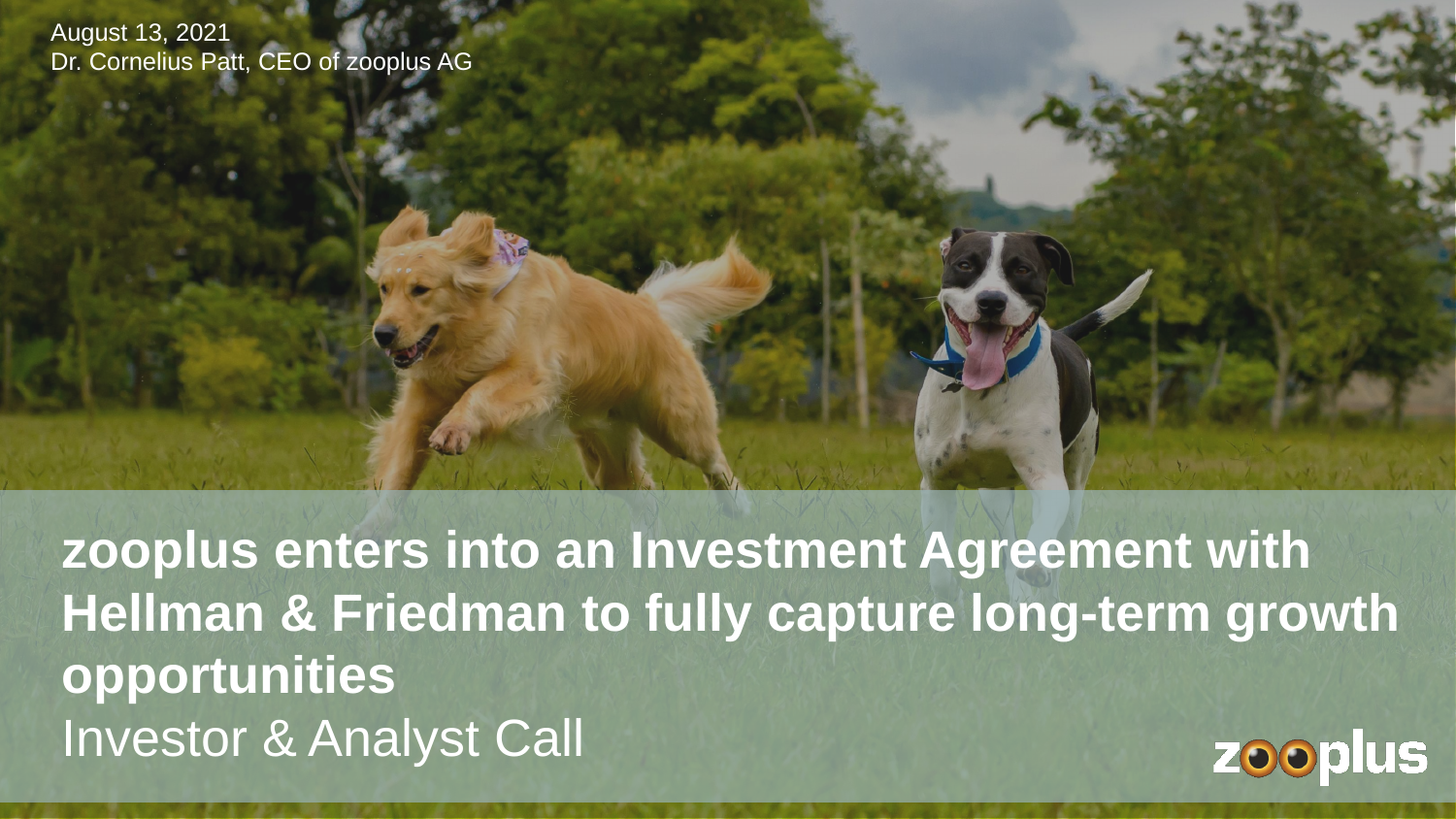### **MANAGEMENT AND SUPERVISORY BOARD SUPPORT STRATEGIC PARTNERSHIP WITH HELLMAN & FRIEDMAN**



Offer price of EUR 390 per share in cash represents a **significant premium of 50%** to the 3M VWAP and enables immediate and upfront value creation for shareholders.



With Hellman & Friedman (H&F), zooplus will gain additional sector expertise, hands-on support, enhanced financial flexibility and a stable ownership structure to **seize long-term growth opportunities** in a growing and fast-evolving market



**zooplus** 

As the partnership builds on zooplus' success story, the Investment Agreement **includes clear commitments for zooplus' strategy**, pan-European footprint, management team, and employees



**Management Board and Supervisory Board welcome the long-term Strategic Partnership and support the public takeover offer by H&F. The Management Board Members have already signed irrevocable tender commitments with regard to their respective personal shareholdings.**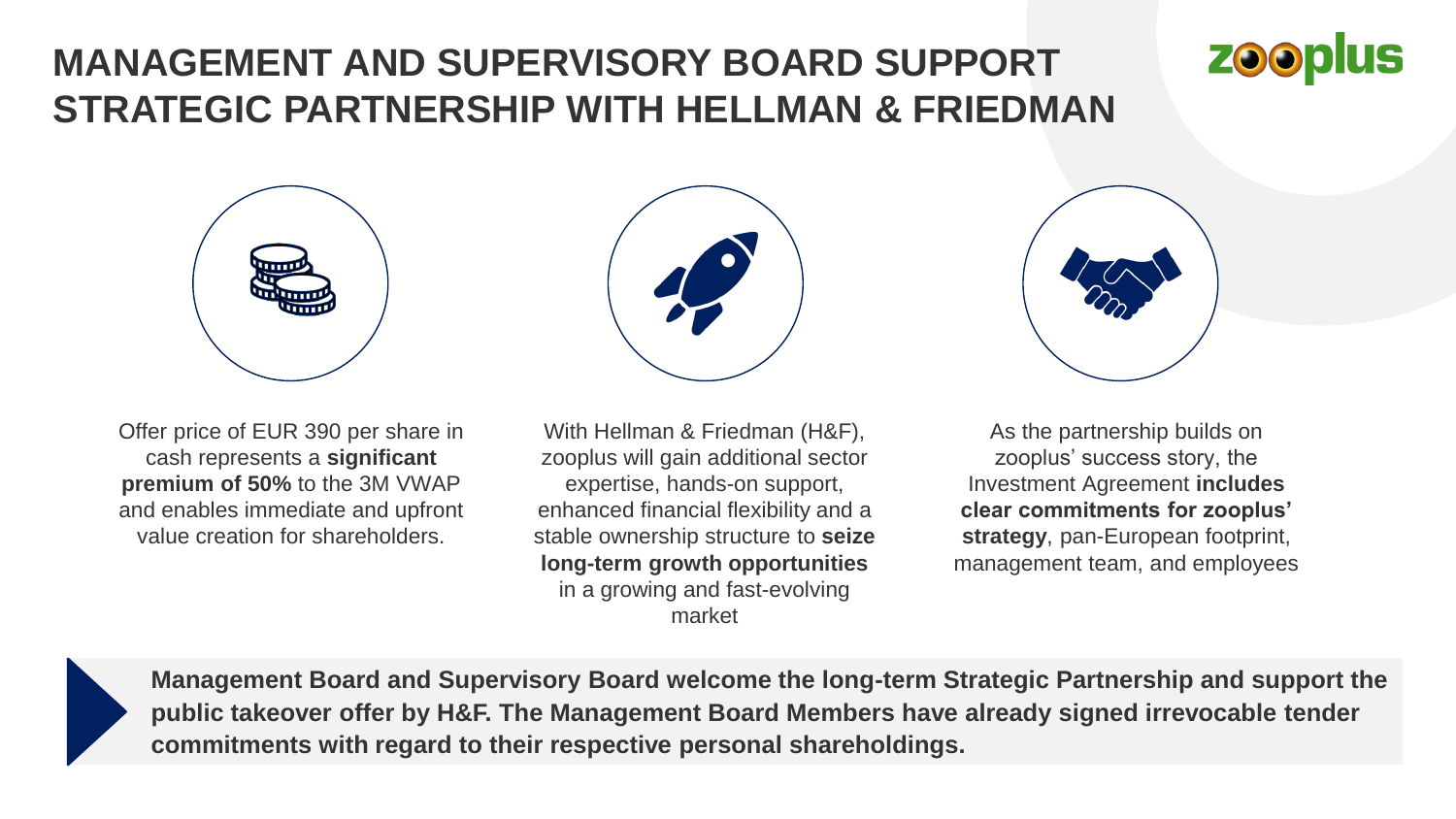## **THE OFFER: SIGNIFICANT PREMIUM AND IMMEDIATE VALUE CREATION FOR SHAREHOLDERS**



Shareholders benefit from a **significant premium** as well as **immediate and upfront value creation**

- 50% to the 3M VWAP
- 40% to the closing share price on August 12, 2021
- 34% above all-time closing high given strong share price performance over LTM
- → **Top value for public M&A in Germany**

**Offer price implies a diluted equity value of ca. EUR 3 bn**

**Highly attractive offer Further transaction details** 

**Acceptance threshold** of 50 percent plus one share

**No intention** to enter into domination and/or profit and loss transfer agreement

Transaction is **100% equity funded**

H&F has secured **approximately 17 percent of the shares via irrevocable tender commitments** from key shareholders, including the Management Board Members and Maxburg Beteiligungen GmbH & Co. KG, a longstanding key investor in zooplus, who is also represented on the Supervisory Board of zooplus.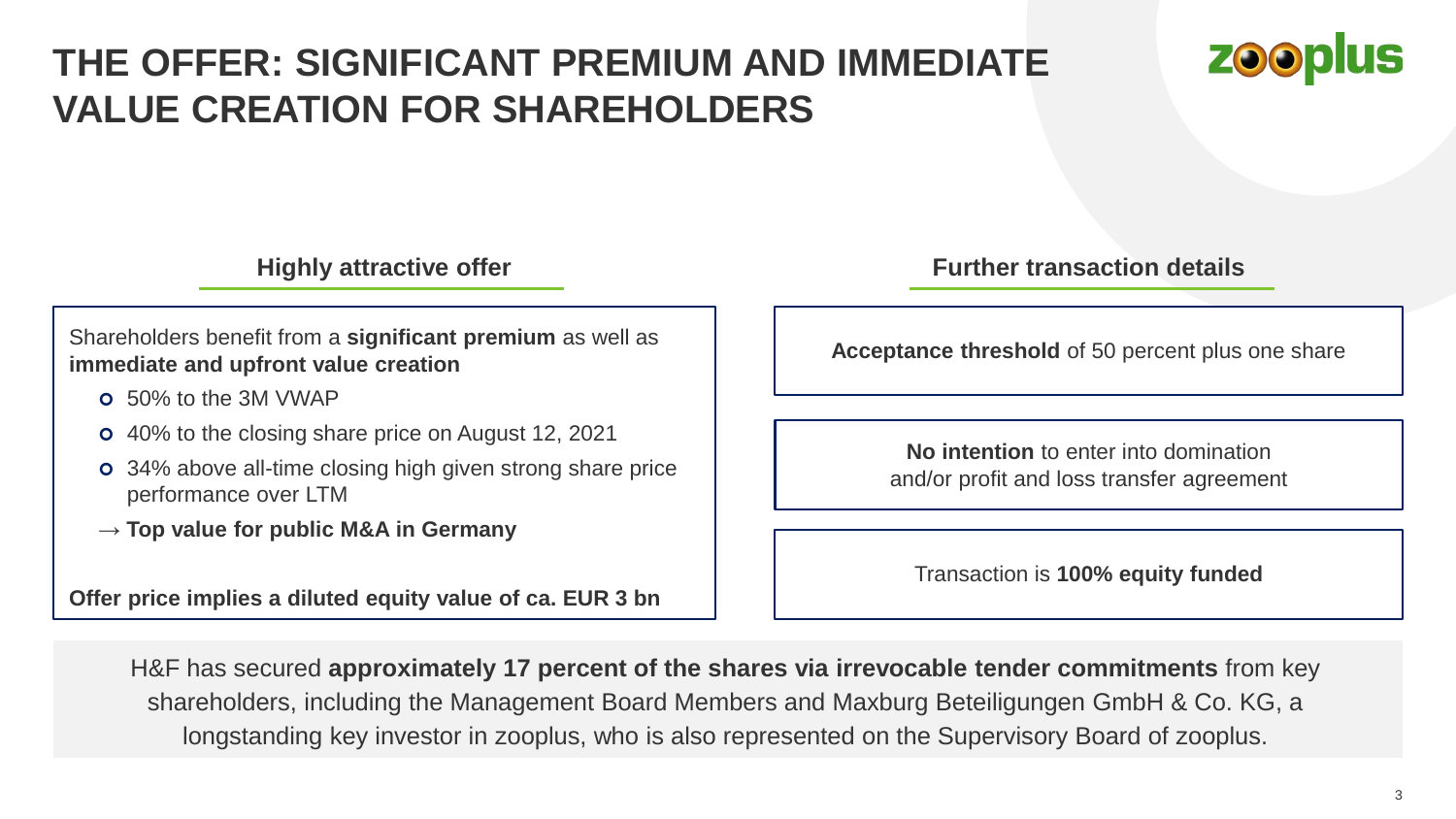## **THE PARTNERSHIP: STRENGTHENING LONG-TERM LEADERSHIP POSITION BY PRIORITIZING INVESTMENTS OVER EARNINGS**

zooplus and H&F are convinced that the fast-evolving European pet market requires **a clear focus on growth and value creating investments to fully capture long-term growth opportunities in the European pet category**.

#### **Sector expertise**

H&F has a long history of backing entrepreneurial success stories in the internet, consumer and retail sectors in Europe.

### **Hands-on support and enhanced financial flexibility**

H&F will help zooplus to implement significant growth-oriented investments while acknowledging the resulting adverse short- and mid-term impact on profitability and cash flows.

#### **Stable ownership structure**

**zooplus** 

zooplus fully acknowledges the advantages of operating as a private company to execute on its long-term strategy and therefore in principle supports H&F's delisting intention.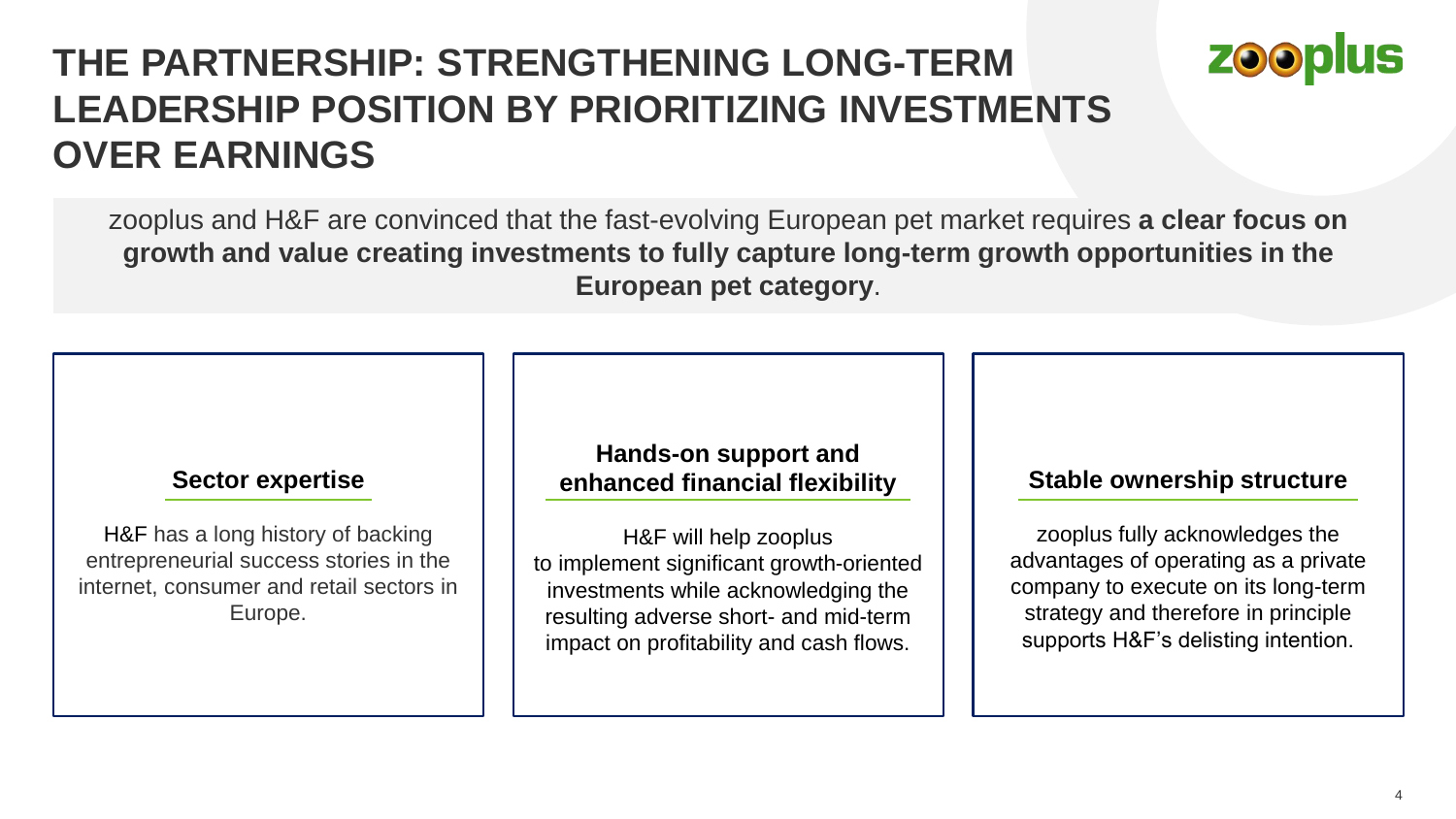# **NEXT STEPS IN THE PUBLIC TAKEOVER PROCESS**





Subject to a careful review of the offer document, the Management Board and Supervisory Board of zooplus **intend to recommend that shareholders accept the offer.**